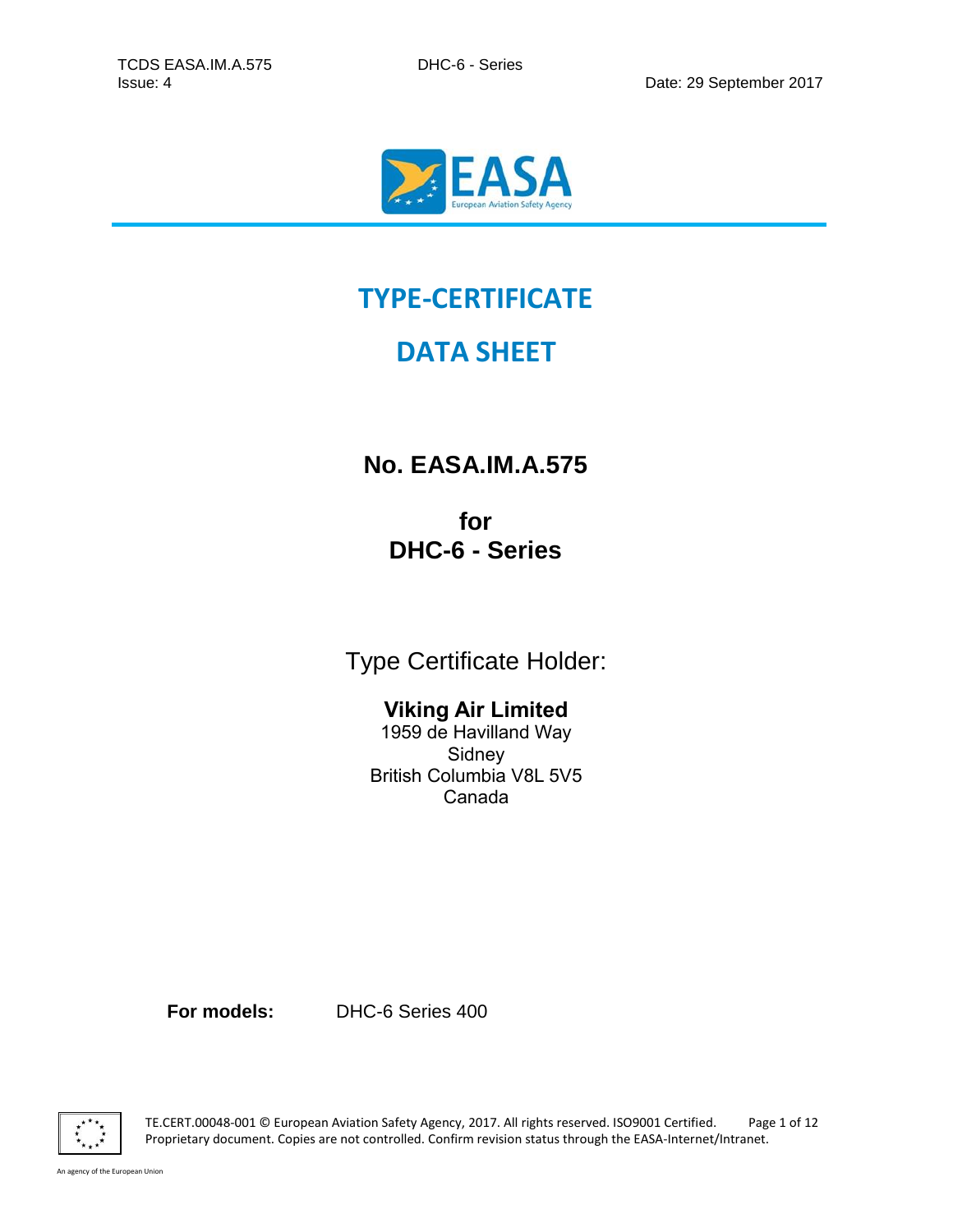## **CONTENT**

### **SECTION A: DHC-6 Series 400**

- A.I. General
- A.II. Certification Basis
- A.III. Technical Characteristics and Operational Limitations
- A.IV. Operating and Service Instructions
- A.V. Operational Suitability Data
- A.VI. Notes

## **ADMINISTRATIVE SECTION**

- I. Acronyms
- II. Type Certificate Holder Record
- III. Change Record

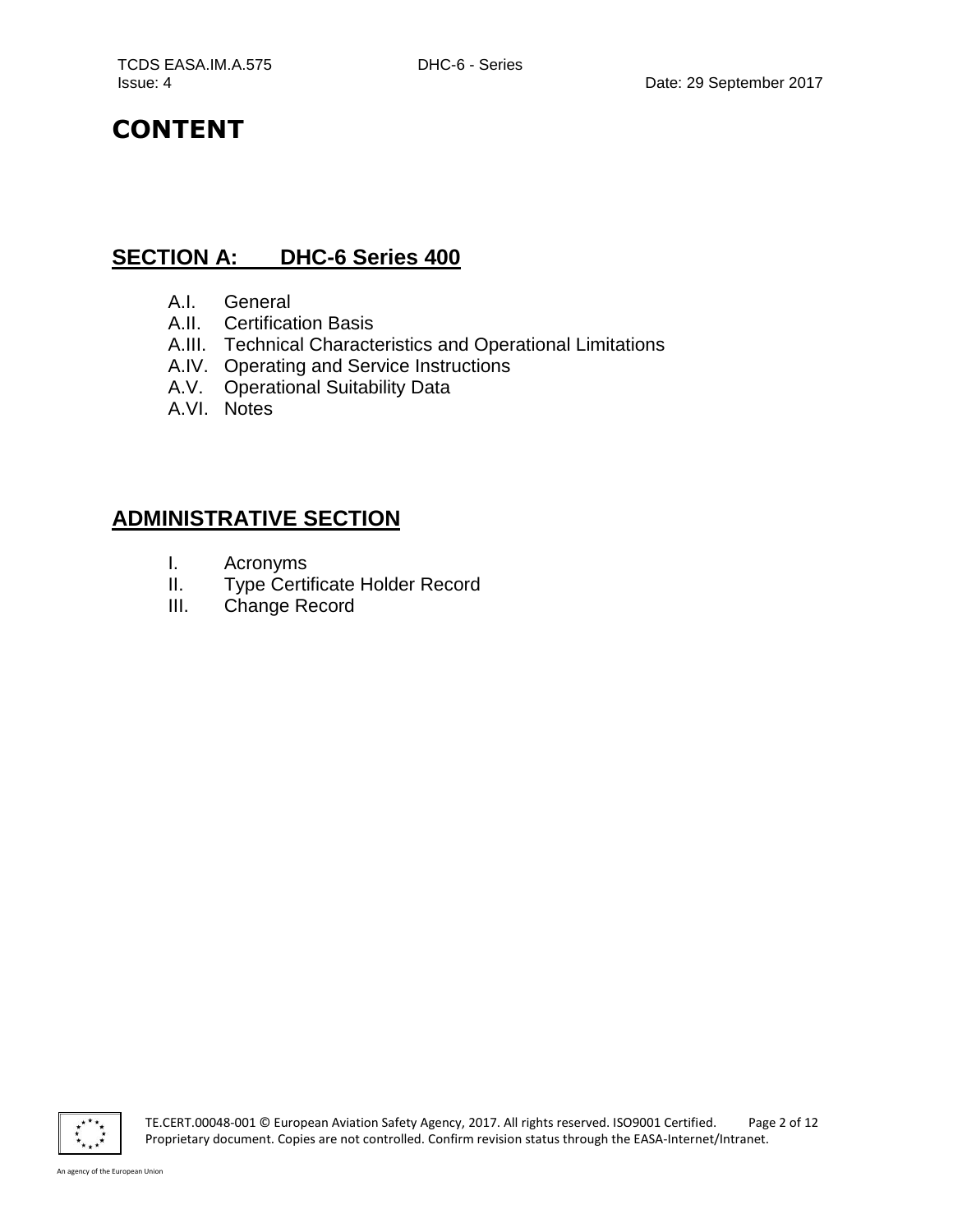#### **Section A: DHC-6 Series 400**

#### **A.I. General**

| 1. | a)<br>Type:<br>b)<br>Model:<br>Variant:<br>C)       | DHC-6<br>DHC-6 Series 400                                                                                  |
|----|-----------------------------------------------------|------------------------------------------------------------------------------------------------------------|
| 2. | Airworthiness Category:                             | Normal Category                                                                                            |
| 3. | <b>Type Certificate Holder:</b>                     | <b>Viking Air Limited</b><br>1959 de Havilland Way<br>Sidney, British Columbia<br><b>V8L 5V5</b><br>Canada |
| 4. | Manufacturer:                                       | <b>Viking Air Limited</b><br>1959 de Havilland Way<br>Sidney, British Columbia<br><b>V8L 5V5</b><br>Canada |
| 5. | <b>EASA Certification Application</b><br>Date:      | November 12, 2008                                                                                          |
| 6. | <b>National Certifying Authority:</b>               | <b>Transport Canada Civil Aviation (TCCA)</b>                                                              |
| 7. | <b>National Authority Type</b><br>Certificate Date: | June 24, 2010<br>Transport Canada Type Certificate A-82,<br>Section 9 (DHC-6 Series 400).                  |

#### **A.II. Certification Basis**

| 1. | Reference Date for determining<br>the applicable requirements: | Date of Application for original DHC-6 TCCA<br>Type Approval, April 2, 1964.<br>Date of application for DHC-6 Series 400 TCCA<br>TC for DHC-6 Series 400 September 27, 2007. |
|----|----------------------------------------------------------------|------------------------------------------------------------------------------------------------------------------------------------------------------------------------------|
| 2. | <b>Certification Basis:</b>                                    | As defined in CRI A-01, latest Issue and below                                                                                                                               |
| 3. | Airworthiness Requirements:                                    | FAR 23 for the basic DHC-6 Series 400<br>aeroplane                                                                                                                           |
| 4. | <b>EASA Special Conditions</b>                                 | CRI F-52 Protection from the Effects of HIRF<br>CRI F-53 Direct Effects of Lightning<br>CRI F-54 Indirect Effects of Lightning                                               |



TE.CERT.00048-001 © European Aviation Safety Agency, 2017. All rights reserved. ISO9001 Certified. Page 3 of 12 Proprietary document. Copies are not controlled. Confirm revision status through the EASA-Internet/Intranet.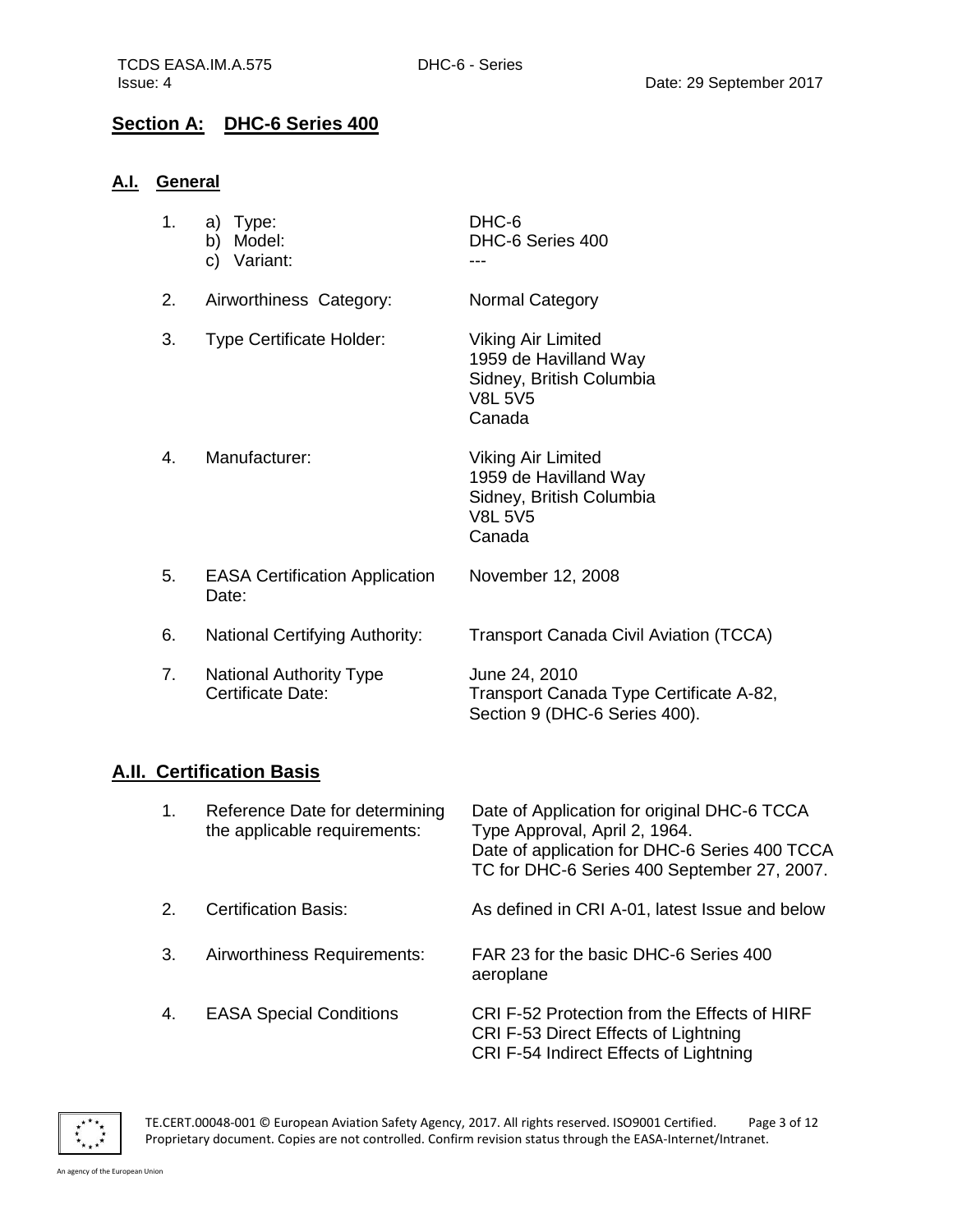5. EASA Exemption: None 6. EASA Equivalent Safety Findings: None 7. Reserved 8. Environmental Standards: a) ICAO Annex 16, Volume I, Amendment 8 (2007) Noise (Ref.: EASA Doc 2003/04/RM and EASA TCDSN IM.A.575 issue 1 , 23 September, 2010) b) ICAO Annex 16, Volume II, Amendment 5 (2007) Emissions (Ref.: EASA Doc 2003/04/RM) CRI N-01 Approval of Noise Test Plan and Test Witnessing 9. Additional national requirements: None

#### **A.III. Technical Characteristics and Operational Limitations**

| 1.                      | Type Design Definition:                                            |                                                                                       | Viking Air Limited Top Drawing C61000-9.                                                                                                                                                                             |             |            |
|-------------------------|--------------------------------------------------------------------|---------------------------------------------------------------------------------------|----------------------------------------------------------------------------------------------------------------------------------------------------------------------------------------------------------------------|-------------|------------|
| 2.                      | Description:                                                       |                                                                                       | Twin engine turboprop, all-metal, 19 passenger,<br>unpressurized, high wing, fixed gear aeroplane.                                                                                                                   |             |            |
| 3.                      | Equipment:                                                         |                                                                                       | The list of approved equipment, including the<br>basic required equipment which must be installed<br>in the aircraft for certification, (see Basis of<br>Certification), is given in Viking Report AEROC<br>6.6.G.1. |             |            |
| 4.                      | Dimensions:<br>Span<br>Length<br>Height<br>Wing Area<br><b>MAC</b> |                                                                                       | 19.81 m (65 ft. 0 in)<br>15.77 m (51 ft. 9 in)<br>6.02 m (19 ft. 6 in.)<br>39.02 m <sup>2</sup> (420 ft. <sup>2</sup> )<br>1.98 m $(6.5 ft.)$                                                                        |             |            |
| 5.<br>Engines:<br>Model |                                                                    | 2 Pratt and Whitney Canada (PWC) PT6A-34<br>turboprop engines, flat rated at 620 shp. |                                                                                                                                                                                                                      |             |            |
|                         |                                                                    | <b>Type Certificate</b>                                                               | TCCA TC No. E-6                                                                                                                                                                                                      |             |            |
|                         |                                                                    | <b>Engine Limits</b>                                                                  | <b>RATING</b>                                                                                                                                                                                                        | <b>ESHP</b> | <b>SHP</b> |



TE.CERT.00048-001 © European Aviation Safety Agency, 2017. All rights reserved. ISO9001 Certified. Page 4 of 12 Proprietary document. Copies are not controlled. Confirm revision status through the EASA-Internet/Intranet.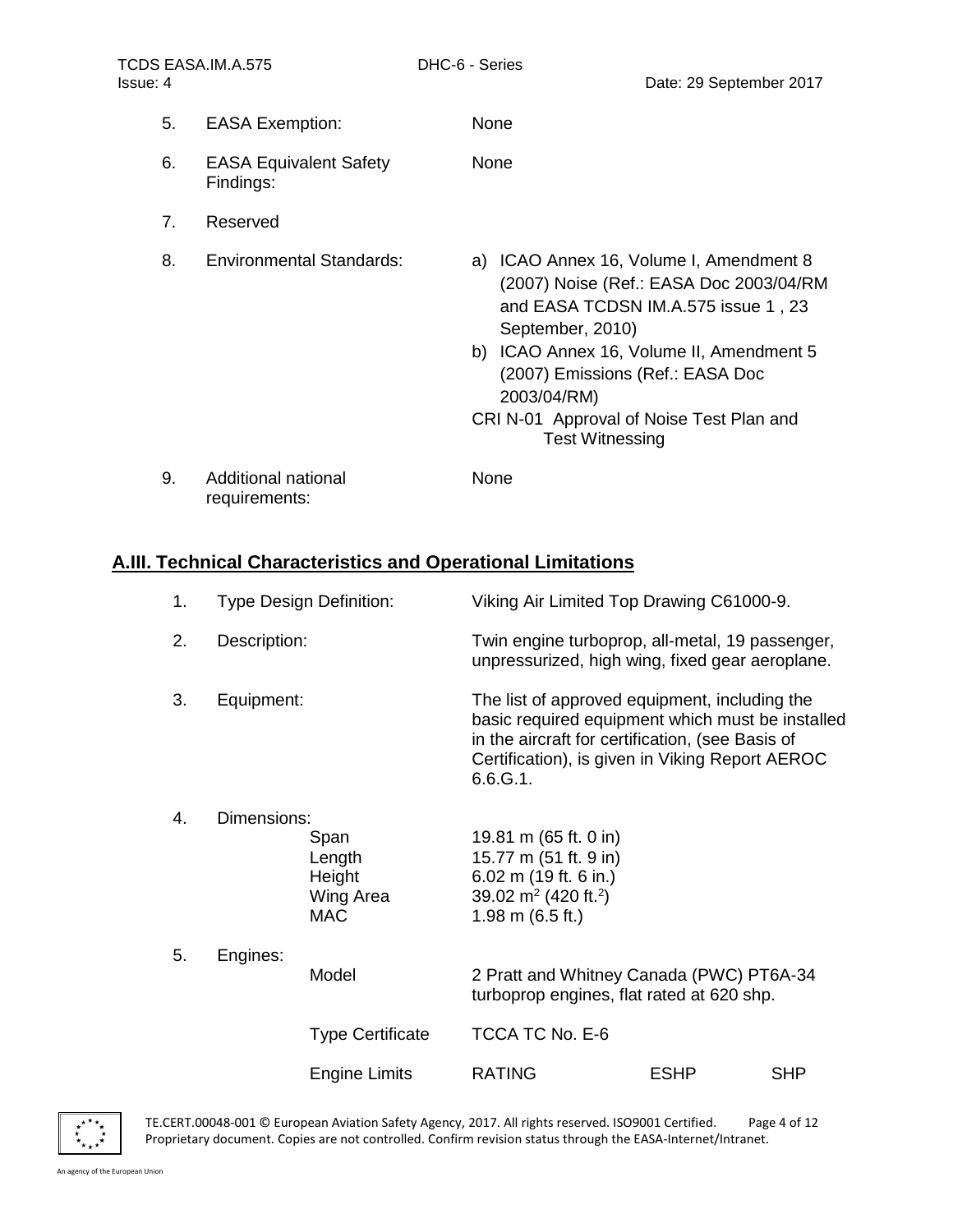|    |               |                         | Take-off (5 min)<br>Max. Continuous<br>*Available to 42°C (108°F) Ambient Temperature.<br>(S.L.)        |                                                                                                                            | 652*<br>652*                                  | 620*<br>620* |
|----|---------------|-------------------------|---------------------------------------------------------------------------------------------------------|----------------------------------------------------------------------------------------------------------------------------|-----------------------------------------------|--------------|
|    |               |                         | Temperature Limits (Inter-Turbine)<br>Take-off<br>Max. Continuous<br>Starting (2 sec.)                  |                                                                                                                            | 790°C<br>790°C<br>1090°C                      |              |
|    |               |                         | <b>Torque Limits</b><br>Take-off<br>Max. Continuos                                                      |                                                                                                                            | 50 psi (1,536 lb-ft)<br>50 psi (1,536 lb-ft)  |              |
|    |               |                         | <b>Gas Generator</b><br>Take-off<br>Max. Continuous                                                     |                                                                                                                            | 38,100 rpm (101.6%)<br>38,100 rpm (101.6%)    |              |
|    |               |                         | Oil Temperature<br>Starting<br>Take-off<br>Max. Continuous                                              |                                                                                                                            | -40°C Minimum<br>10°C to 99°C<br>10°C to 99°C |              |
|    |               |                         | <b>Oil Pressure</b><br>Normal (27,000 rpm & above) 85 to 105 psig<br>Minimum (below 27,000 rpm) 40 psig |                                                                                                                            |                                               |              |
| 6. | Propeller:    |                         |                                                                                                         |                                                                                                                            |                                               |              |
|    |               | Model                   | 2 Hartzell                                                                                              |                                                                                                                            |                                               |              |
|    |               |                         | Hub                                                                                                     |                                                                                                                            | HC-B3TN-3D (Y) note A                         |              |
|    |               |                         | <b>Blades</b>                                                                                           | T10282N(B) (*1) note B<br>Note A: (Y) designates Zero Thrust<br>Latches<br>Note B: (B) designates De-icing<br><b>Boots</b> |                                               |              |
|    |               | <b>Type Certificate</b> | FAA TC no.                                                                                              | P <sub>15</sub> EA                                                                                                         |                                               |              |
|    |               | Number of blades        | 3 (Aluminum)                                                                                            |                                                                                                                            |                                               |              |
|    |               | 6.1. Sense of Rotation  | direction                                                                                               | Propellers rotate Clockwise in view of flight                                                                              |                                               |              |
|    | 6.2. Diameter |                         | 2.591 m (8 ft. 6 in.) nominal                                                                           |                                                                                                                            |                                               |              |
|    |               |                         | 2.540 m (8 ft. 4 in.) after repairs                                                                     |                                                                                                                            |                                               |              |

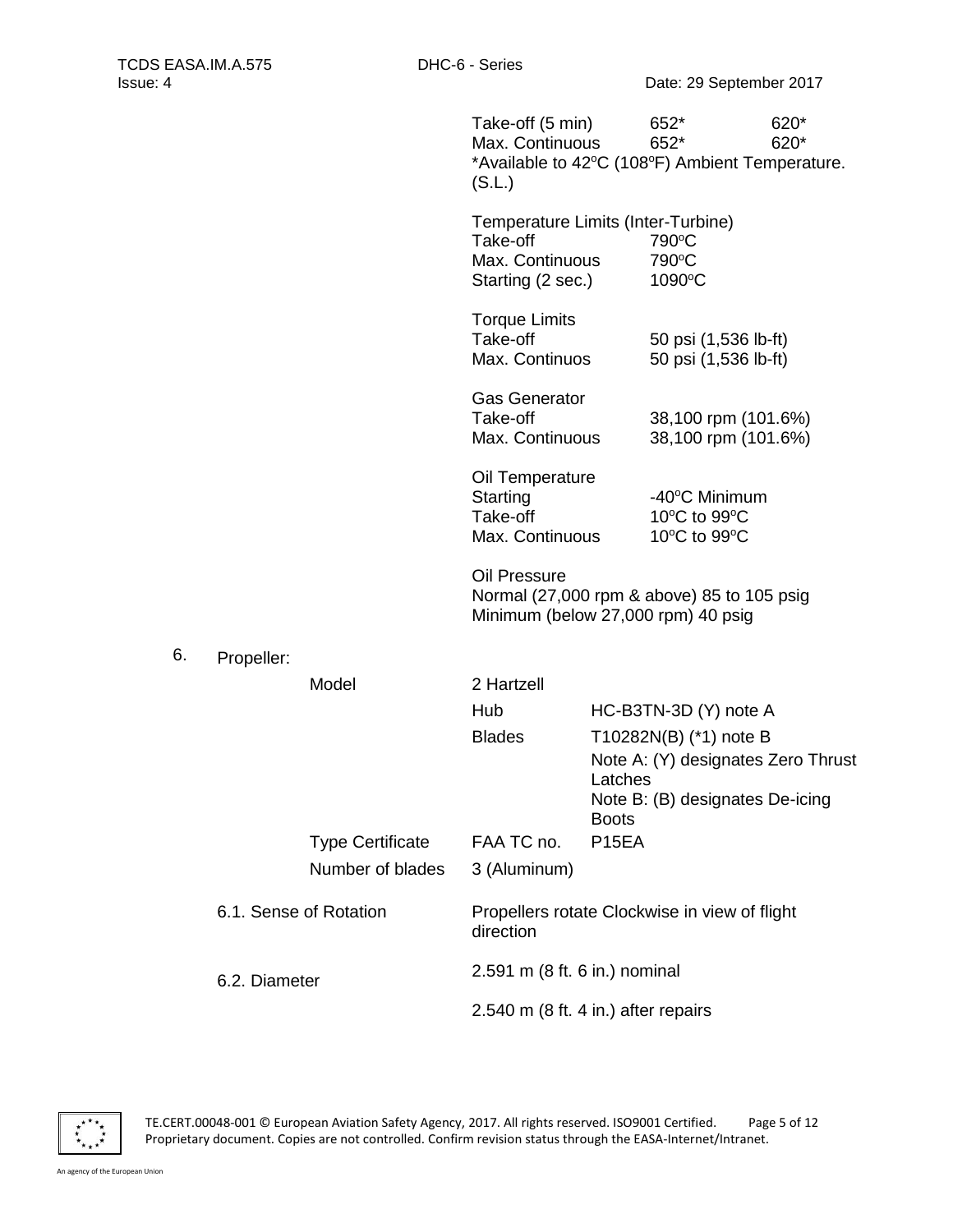|    | 6.3. Pitch                                                                                             | Pitch Settings at 76.2 cm (30") Station<br>Feather<br><b>Take-off Low Pitch</b><br><b>Idle Blade Angle</b><br>Reverse Blade Angle |                                 | $+87^\circ$<br>$+17^{\circ}$<br>$+11^{\circ}$<br>$-15^{\circ}$ |                                                  |
|----|--------------------------------------------------------------------------------------------------------|-----------------------------------------------------------------------------------------------------------------------------------|---------------------------------|----------------------------------------------------------------|--------------------------------------------------|
|    | 6.4. Propeller Limits                                                                                  | $(N_p)$<br>Take-off<br>Max. Continuos                                                                                             |                                 | 2110 rpm (96%)<br>2110 rpm (96%)                               |                                                  |
| 7. | Fluids:<br>7.1 Fuel                                                                                    | Service Bulletin 1244, latest issue.                                                                                              |                                 |                                                                | Jet fuel – Refer to Pratt & Whitney Canada Inc.  |
|    | 7.2 Oil                                                                                                | Service Bulletin 1001, latest issue.                                                                                              |                                 |                                                                | Synthetic - Refer to Pratt & Whitney Canada Inc. |
|    | 7.3 Coolant                                                                                            | n/a                                                                                                                               |                                 |                                                                |                                                  |
| 8. | Fluid capacities:                                                                                      |                                                                                                                                   |                                 |                                                                |                                                  |
|    | 8.1 Fuel* (usable)<br>Forward Tank (+162.5in.)<br>Rear Tank (+240.0 in)                                | Litres<br>686                                                                                                                     | Imp. Gal.<br>151                |                                                                | U.S. Gal.<br>181                                 |
|    | Unusable<br>Total                                                                                      | 746<br><u>13.6</u><br>1445.6                                                                                                      | 164<br><u>3.0</u><br>318        |                                                                | 197<br><u>3.5</u><br>381.5                       |
|    | *See NOTE 2.b. for Weight and Balance.                                                                 |                                                                                                                                   |                                 |                                                                |                                                  |
|    | 8.2 Oil* (usable)<br>Left (+177.0 in.)<br>Right (+177.0 in.)<br>Total                                  | 6.8<br>6.8<br>13.6                                                                                                                | 1.2<br>$\frac{1.2}{2.4}$        |                                                                | 1.5<br>$\frac{1.5}{3.0}$                         |
|    | *See NOTE 2.c. for Weight and Balance.                                                                 |                                                                                                                                   |                                 |                                                                |                                                  |
|    | 8.3 Coolant system capacity:                                                                           | n/a                                                                                                                               |                                 |                                                                |                                                  |
| 9. | Air Speeds:                                                                                            | <b>KCAS</b>                                                                                                                       | <b>KIAS</b>                     |                                                                |                                                  |
|    | V <sub>MO</sub> Max. Operating S.L. to<br>6,700 ft<br>10,000 ft<br>15,000 ft<br>20,000 ft<br>25,000 ft | 170<br>160<br>145<br>130<br>115                                                                                                   | 166<br>156<br>141<br>126<br>112 |                                                                |                                                  |



TE.CERT.00048-001 © European Aviation Safety Agency, 2017. All rights reserved. ISO9001 Certified. Page 6 of 12 Proprietary document. Copies are not controlled. Confirm revision status through the EASA-Internet/Intranet.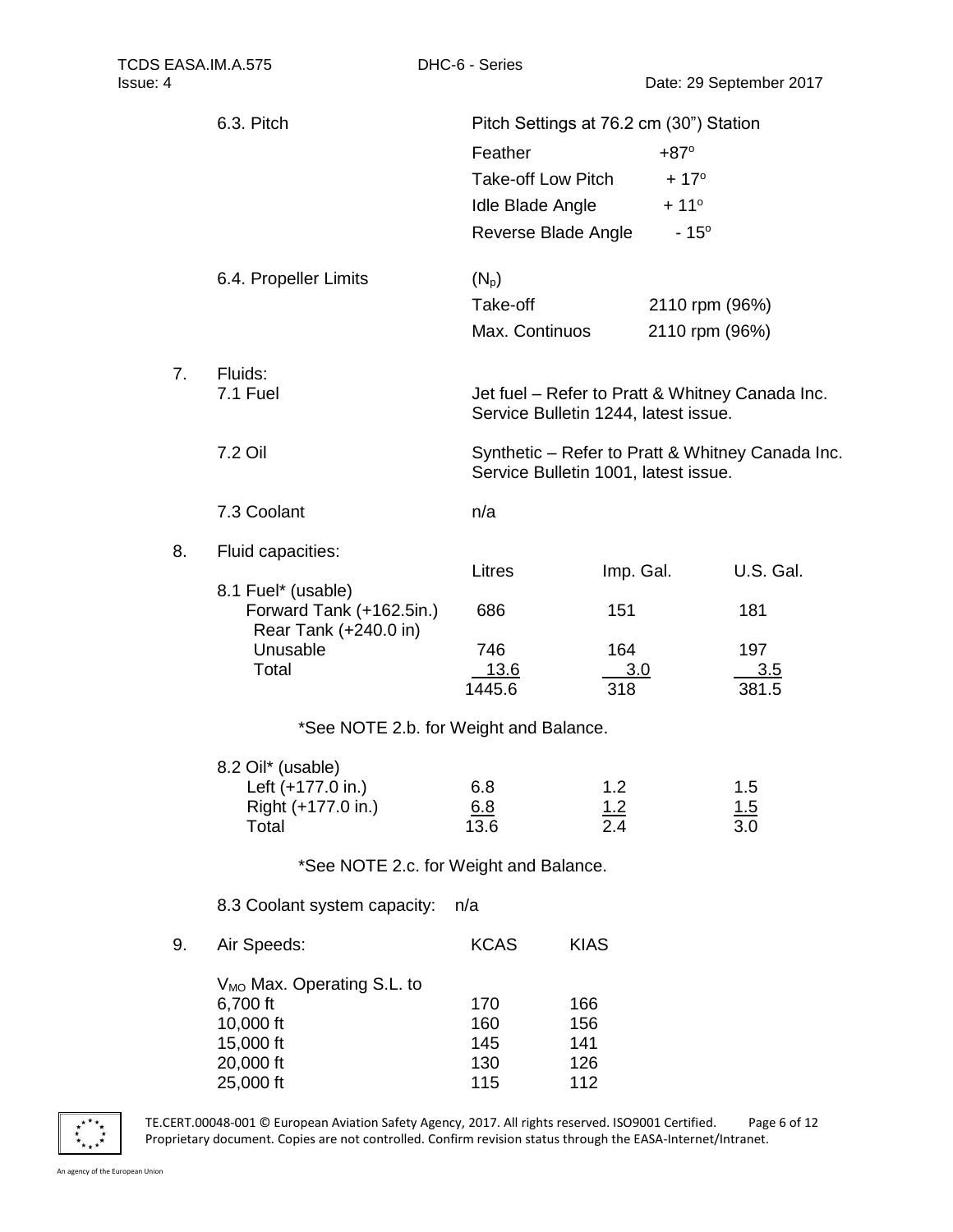| TCDS EASA.IM.A.575<br>Issue: 4    |                                                                        | DHC-6 - Series |                                                                                                       |                     | Date: 29 September 2017                                                                                                                                              |  |
|-----------------------------------|------------------------------------------------------------------------|----------------|-------------------------------------------------------------------------------------------------------|---------------------|----------------------------------------------------------------------------------------------------------------------------------------------------------------------|--|
| V <sub>A</sub> Design Maneuvering |                                                                        |                | 136*                                                                                                  | $132*$              |                                                                                                                                                                      |  |
| V <sub>MC</sub> Minimum Control   |                                                                        |                | 66                                                                                                    | 64                  |                                                                                                                                                                      |  |
|                                   | Flaps 10°<br>V <sub>FE</sub> Flaps Extended<br>$0^\circ$ to $10^\circ$ |                | 105                                                                                                   | 103                 |                                                                                                                                                                      |  |
|                                   | <b>V<sub>FE</sub></b> Flaps Extended<br>11º to 37º                     |                | 95                                                                                                    | 93                  |                                                                                                                                                                      |  |
|                                   |                                                                        |                | * Reduce $V_A=V_{MO}$ above 18,000 ft                                                                 |                     |                                                                                                                                                                      |  |
| 10.                               | <b>Maximum Operating Altitude:</b>                                     |                | 25,000 ft.                                                                                            |                     |                                                                                                                                                                      |  |
| 11.                               | All weather Operational<br>Capability                                  |                | VFR Day and Night, IFR                                                                                |                     |                                                                                                                                                                      |  |
| 12.                               | Maximum Weights:<br>Ramp<br>Take-Off<br>Landing                        |                | 5,670 Kg (12,500 lb)<br>5,670 Kg (12,500 lb)<br>5,579 Kg (12,300** lb)<br>** Main Wheel Tire Pressure | Below -29°C (-20°F) | 38 psi<br>34 psi                                                                                                                                                     |  |
| 13.                               | Centre of Gravity Range:<br>Linear variation between given points      |                |                                                                                                       |                     |                                                                                                                                                                      |  |
|                                   | Weight<br>Kg (lbs)<br>Take-Off                                         |                | Fwd. Limit<br>%MAC (in) aft of datum                                                                  |                     | Aft Limit<br>%MAC (in) aft of datum                                                                                                                                  |  |
|                                   | 5,670 (12,500)                                                         |                | 25 (207.74)                                                                                           |                     | 36 (216.32)                                                                                                                                                          |  |
|                                   | 5,262 (11,600)<br>2,722 (6,000)                                        |                | 20 (203.84)<br>20 (203.84)                                                                            |                     | 36 (216.32)<br>36 (216.32)                                                                                                                                           |  |
|                                   | Landing<br>5,579 (12,300)                                              |                | 25 (207.74)                                                                                           |                     | 36 (216.32)                                                                                                                                                          |  |
|                                   | 4,990 (11,000)                                                         |                | 20 (203.84)                                                                                           |                     | 36 (216.32)                                                                                                                                                          |  |
|                                   | 2,722 (6,000)                                                          |                | 20 (203.84)                                                                                           |                     | 36 (216.32)                                                                                                                                                          |  |
| 14.                               | Datum:                                                                 |                |                                                                                                       |                     | Station 0 is 277.67 cm (109.32 inches) forward of a<br>jig point which is marked by a plate attached to the<br>bulkhead between the cockpit and the cabin.           |  |
| 15.                               | Control surface deflections:                                           |                | measurements.                                                                                         |                     | See DHC-6 Twin Otter Series 400 Maintenance<br>Manual, PSM 1-64-2 for rigging procedure and                                                                          |  |
| 16.                               | Leveling Means:                                                        |                |                                                                                                       |                     | The cabin floor rails provide a surface for leveling<br>the airplane both laterally and longitudinally. The<br>cabin floor level is 15 inches below water line zero. |  |
| 17.                               | Minimum Flight Crew:                                                   |                | 1 (Pilot)                                                                                             |                     |                                                                                                                                                                      |  |



TE.CERT.00048-001 © European Aviation Safety Agency, 2017. All rights reserved. ISO9001 Certified. Page 7 of 12 Proprietary document. Copies are not controlled. Confirm revision status through the EASA-Internet/Intranet.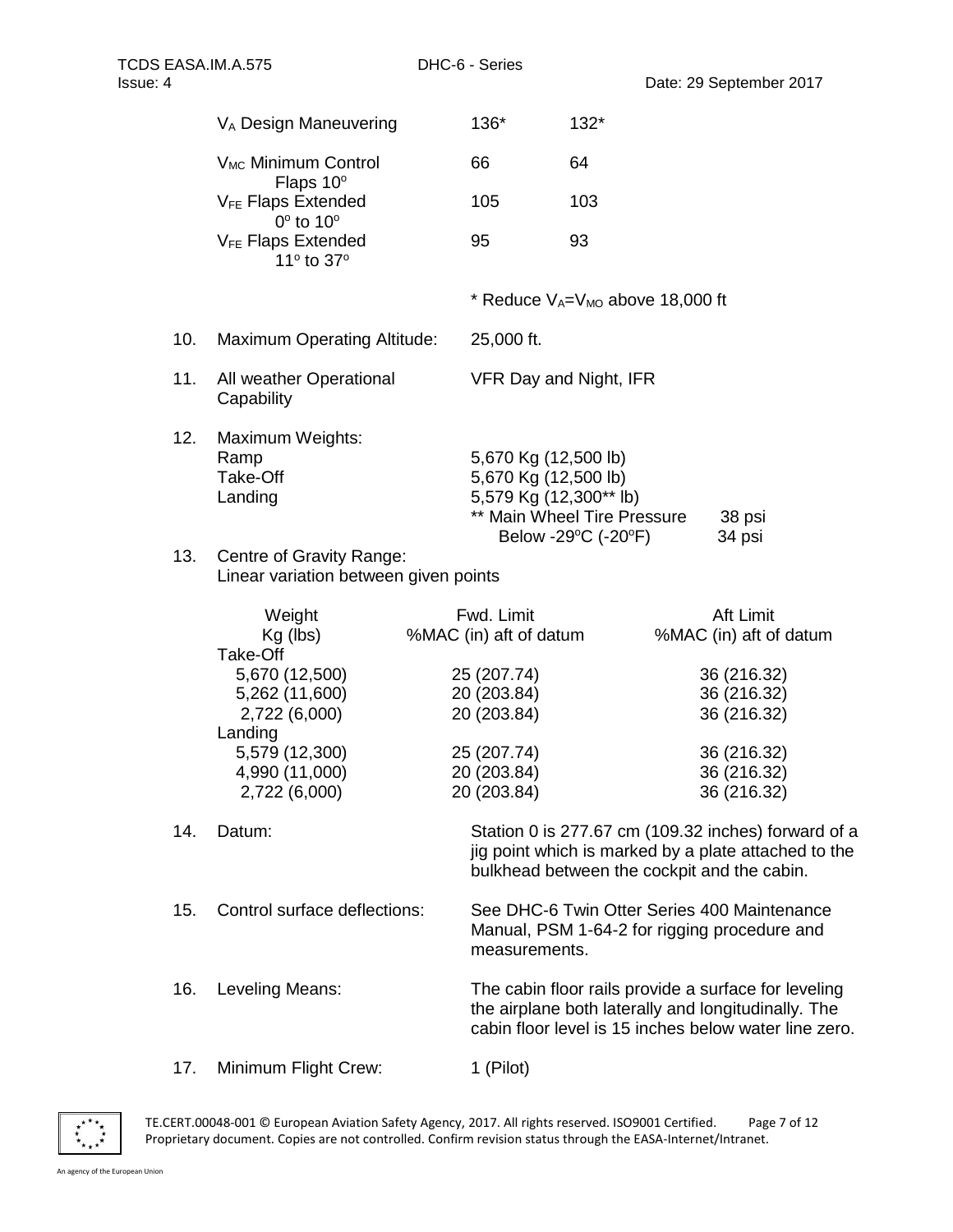18. Maximum Passenger Seating 19, for passenger seating locations see POH Capacity:

| 19. | Baggage / Cargo             |     |     |                        |  |  |
|-----|-----------------------------|-----|-----|------------------------|--|--|
|     | Compartments:               | Κg  | Lb  | Arm                    |  |  |
|     | Forward                     | 130 | 285 | $(+25.0 \text{ in.})$  |  |  |
|     | Rear                        | 227 | 500 | $(+354.0)$ in.)        |  |  |
|     | <b>Rear Extension Shelf</b> | 68  | 150 | $(+391.0 \text{ in.})$ |  |  |

\*Total Rear + Rear Extension Shelf not to exceed 227 Kg (500 lb) maximum

| 20.           | Wheels and Tyres:                                        |                                                                                           |  |
|---------------|----------------------------------------------------------|-------------------------------------------------------------------------------------------|--|
|               | 21.1 Nose Wheel Tyre Size:                               | 8.90 x 12.5 Type III 6 ply                                                                |  |
|               | 21.2 Main Wheel Tyre Size:                               | 11.00 x 12 Type III 10 ply                                                                |  |
|               | Main Wheel Tyre Pressure                                 | 38 psi                                                                                    |  |
|               | Below -29°C (-20°F)                                      | 34 psi                                                                                    |  |
|               | See also NOTE 7.                                         |                                                                                           |  |
|               |                                                          |                                                                                           |  |
| $\sim$ $\sim$ | $M = \cdots$ A since the second $\bigcap_{n=1}^{\infty}$ | $400.4 \ldots$ (70 $5 \cdot 1.1 \cdot 1$ ). (The state of Figure 1, $\alpha$ and $\alpha$ |  |

21. Mean Aerodynamic Chord: 198.1 cm (78 inches). (The wing leading edge is at Station 188.24).

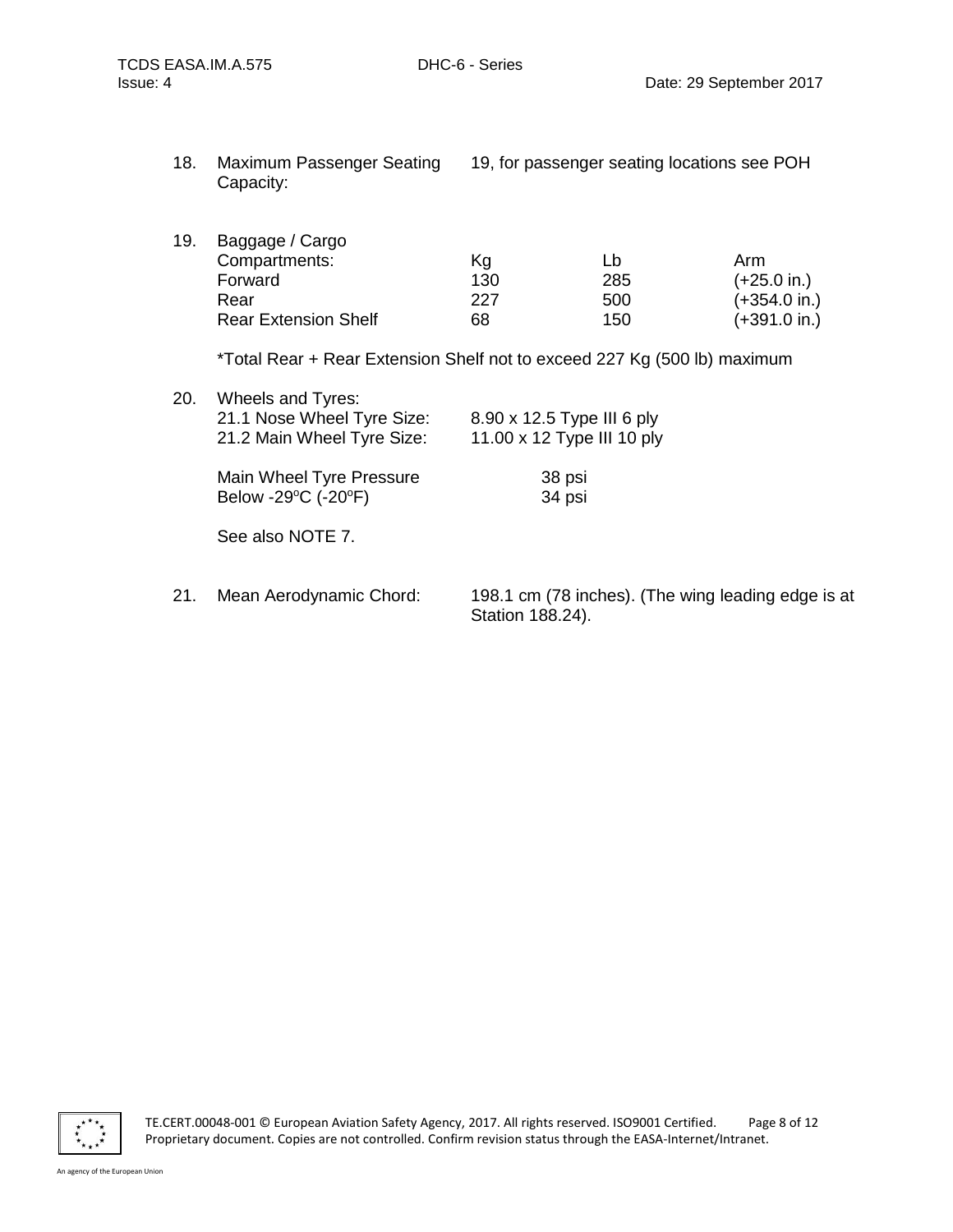#### **A.IV.Technical Characteristics and Operational Limitations**

1. Aircraft Flight Manual (AFM) PSM 1-64-1A: Approved June 18, 2010 or later TCCA approved revision.

Airplanes must be operated commercially according to EASA approved AFM Supplement 37, Issued June 18, 2010 or later TCCA approved revision

- 2. Pilot's Operating Handbook (POH) PSM 1-64-POH: Issued June 24, 2010 or later OEM approved revision.
- 3. Aircraft Maintenance Manual (AMM) PSM 1-64-2: Issued June 24, 2010 or later OEM approved revision.
- 4. Ground Support Manual (GSM) (also includes the table of Dimensions, Limits and Clearances) PSM 1-6-2T: Issued June 24, 2010 or later OEM revision.
- 5. Structural Repair Manual (SRM) PSM 1-6-3: Issued June 24, 2010 or later OEM revision.
- 6. Service Bulletins (SBs) PSM 1-6-SB/TAB: Issued December 20, 2006 or later OEM approved revision.
- 7. Corrosion Prevention and Control Manual (CPCP) PSM 1-6-5: Approved June 24, 2010 or later TCCA approved revision.
- 8. Inspection Requirements Manual (IRM) PSM 1-6-7: Approved June 24, 2010 or later TCCA approved revision.
- 9. Weight and Balance Manual (W&B) PSM 1-64-8: Issued June 24, 2010 or later OEM approved revision.
- 10. Structural Components Service Life Limits Manual PSM 1-6-11: Approved June 18, 2010 or later TCCA approved revision.
- 11. Airworthiness Limitations Avionics PSM 1-6-13: Approved June 18, 2010 or later TCCA approved revision.

#### **V. Operational Suitability Data**

| Master Minimum Equipment List (MMEL) | EASA-OSD-VAL-DHC6-400-MMEL, IR,<br>EASA approved January 21, 2016 or any later<br><b>EASA approved Revision.</b> |
|--------------------------------------|------------------------------------------------------------------------------------------------------------------|
| Flight Crew Data (FCD)               | EASA-OSD-VAL-DHC6-400-FC, IR,<br>EASA approved December 16, 2015, or any later<br>EASA approved Revision.        |



TE.CERT.00048-001 © European Aviation Safety Agency, 2017. All rights reserved. ISO9001 Certified. Page 9 of 12 Proprietary document. Copies are not controlled. Confirm revision status through the EASA-Internet/Intranet.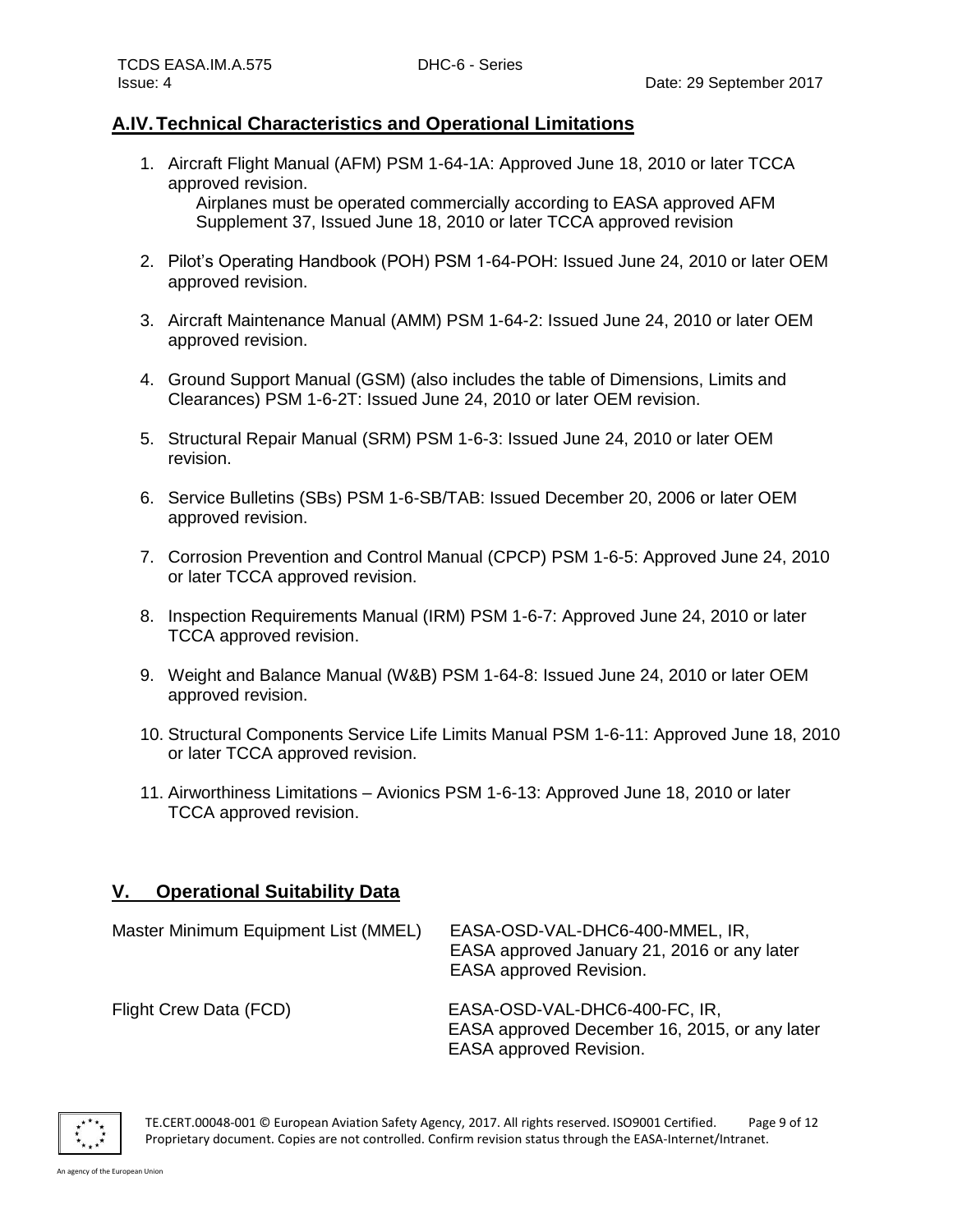Maintenance Certifying Staff Data (MCSD) EASA-OSD-VAL-DHC6-400-MCS, Rev. 1,

EASA approved February 14, 2017, or any later EASA approved Revision.

#### **VI. Notes**

- 1. Serial numbers eligible: S/N 845 and subsequent.
- 2.a. The current Weight and Balance Handbook, Part Number PSM 1-64-8, giving the list of equipment included in the empty weight and loading instructions, must be in each aircraft except in the case of operators having an approved weight control system.
	- b. The following amount of unusable fuel is included in the empty weight: 13,6 Liters (3.0 Imp. Gal., 3.5 US. Gal.)
	- c. For weight and balance purposes the total oil (including system and tank) is included in the empty weight and equals 24,5 kg (54 lbs) at +177 in.
- 3. The following placards must be displayed in clear view of the pilot at all times:
	- a. "This airplane must be operated as a Normal Category Airplane in compliance with the operating limitations stated in the form of placards, markings and manuals".
	- b. "No aerobatic manoeuvers (including spins) are approved".
	- c. "Day, Night, VFR".
	- d. "IFR" when the aircraft is equipped in accordance with the requirements for the operation intended.
	- e. "This airplane is equipped for operation in icing conditions" when the aircraft is fitted with the modifications specified in NOTE 8.
- 4. The TCCA Approved Airplane Flight Manual PSM 1-64-1A must be in the aircraft at all times.
- 5. The DHC-6 Series 400 must have a long nose (Viking Mod 6/2020).
- 6. The appropriate TCCA approved DHC-6 Flight Manual Supplements are to be inserted in the Airplane Flight Manual. Compliance with the service life limits specified in DHC-6 Twin Otter Structural Components Service Life Limits Manual, PSM 1-6-11 is required.
- 7. Viking Intermediate Floatation Gear is approved when installed in accordance with Viking Drawing C6U1000.
	- Aircraft to be operated in accordance with approved Viking Flight Manual Supplement.
- 8. Aircraft is approved for operation in icing conditions when equipped with the following Viking Modifications:

Mods 6/1043, 6/1066, 6/1089, 6/2028, 6/2042 and 6/2045; plus S.O.O. 6004, S.O.O. 6187 and S.O.O. 6202 or S.O.O. 6237.

Aircraft to be operated in accordance with appropriate TCCA approved Flight Manual Supplement.

- 9. Commuter interior installed to Viking Mod 6/2013.
- 10.a. The electrical system upgrade consists of removing the AC system; replacing the startergenerator and the DC system wiring, connectors, lights (strobe, navigation, nose-wheel position indicator, and interior) and door proximity switches, and installing an increased capacity battery, 12V DC outlets in the cockpit and an optional pulsing landing light system.
	- b. The cockpit and avionics upgrades consist of replacing the conventional primary flight instruments, engine instruments and crew alerting system with an integrated Honeywell Primus Apex® EFIS avionics suite; the installation of / provisions for comm/nav equipment, radar altimeter (second radar altimeter optional), flight director, autopilot (optional), flight management system (second flight management system optional), SBAS GPS upgrade

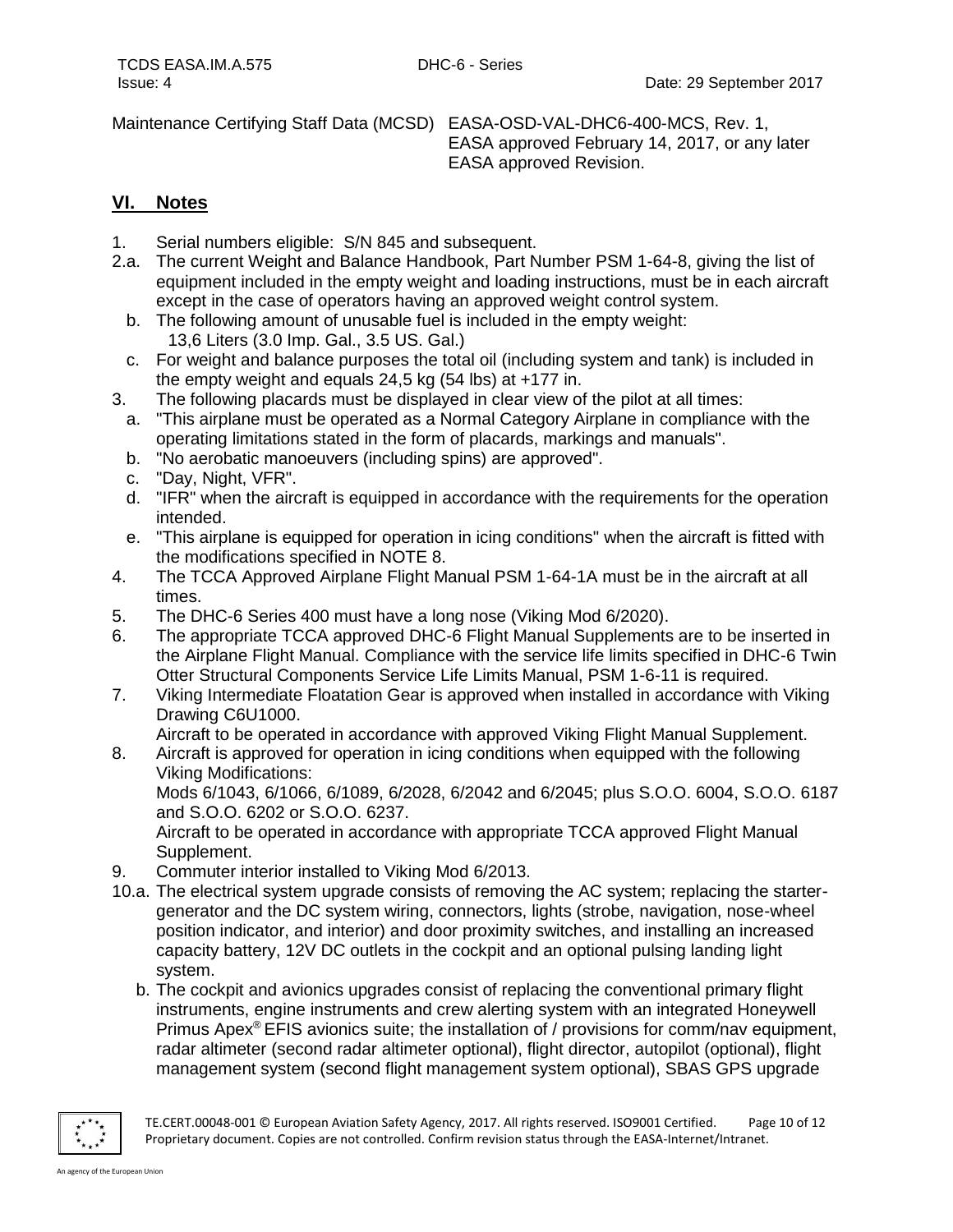(optional), SVS (optional), TCAS I, TCAS II (optional), ADS-B out (optional), Class A TAWS, CVR, FDR, weather radar and cabin public address system; and related changes to the electrical system, circuit breakers and switches.

- c. Aircraft equipped with Mod. 6/2303 to be operated in accordance with DOT Approved Viking Series 400 Flight Supplement 50, Issue 4 (VAL Document Number: PSM 1-64-1A) or any later DOT (TCCA) approved revision.
- 11. In support of compliance with FAR 23.1309 at Amendment 23-57 for all avionics, the DHC-6 Series 400 is a Class IV aircraft in the meaning of FAA Advisory Circular (AC) 23.1309-1E.